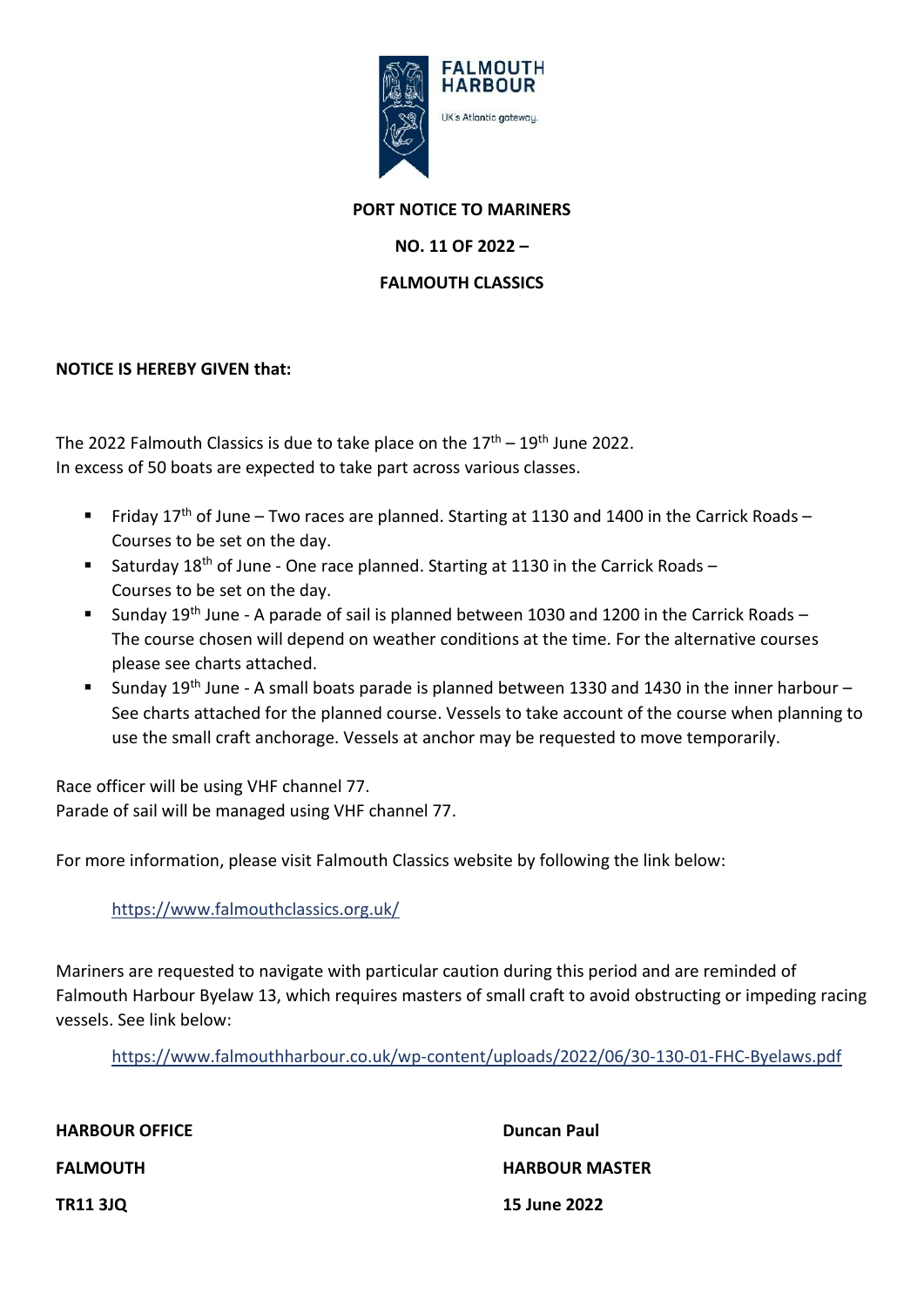

**Small Boat Parade Course**